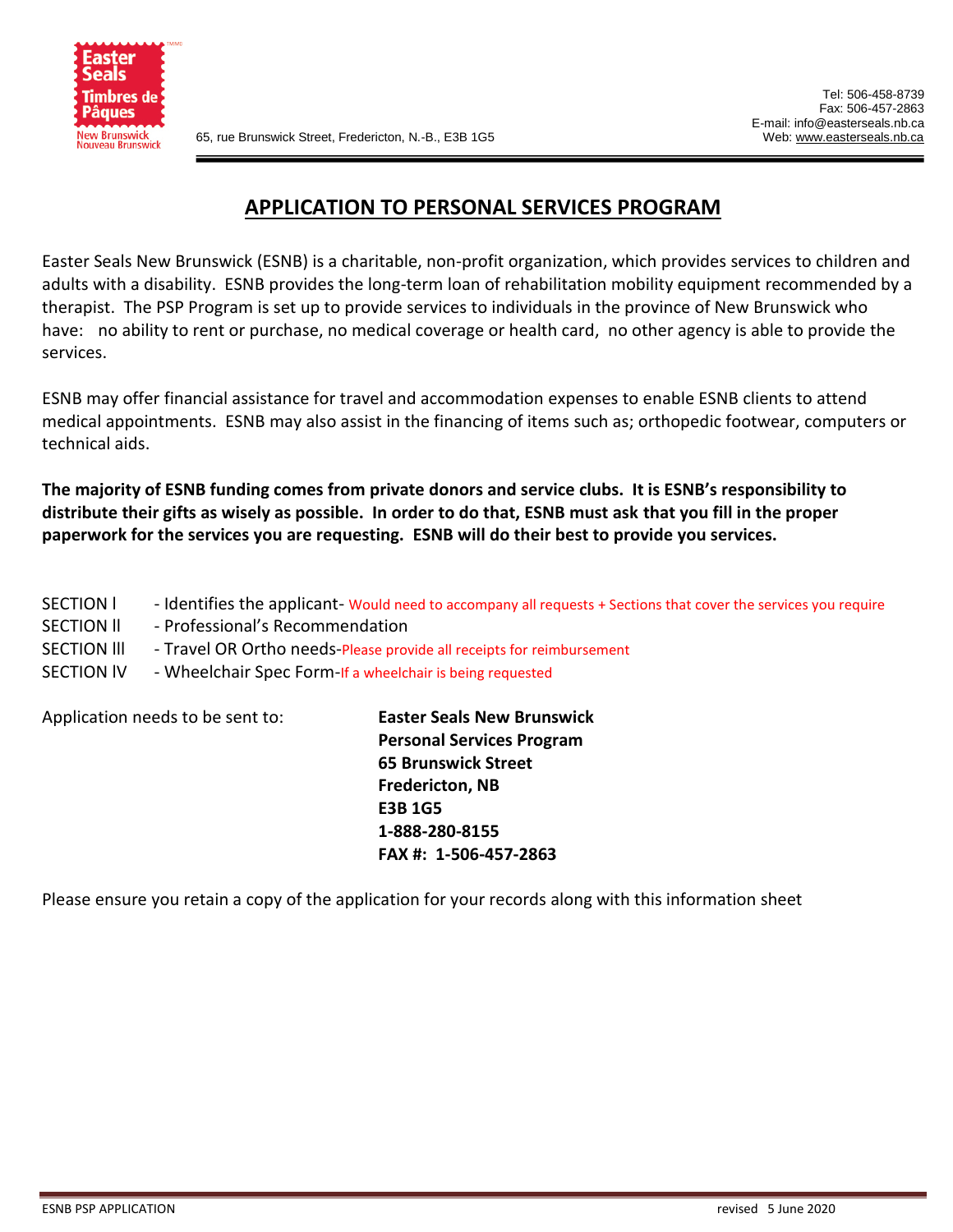

65, rue Brunswick Street, Fredericton, N.-B., E3B 1G5 Web[: www.easterseals.nb.ca](http://www.easterseals.nb.ca/)

|                                                                                                                                                                                                                                                                                     |                                                                                                          |                                                                                                                                                                                                                             | <b>MONTH</b><br><b>YEAR</b> |
|-------------------------------------------------------------------------------------------------------------------------------------------------------------------------------------------------------------------------------------------------------------------------------------|----------------------------------------------------------------------------------------------------------|-----------------------------------------------------------------------------------------------------------------------------------------------------------------------------------------------------------------------------|-----------------------------|
| Communication Self-care Communication Communication Communication Communication Communication Communication Communication Communication Communication Communication Communication Communication Communication Communication Co<br>Mobility _____<br>Transfers _____<br>Other $\_\_$ | My disability affects my functioning in the following areas:<br>Feeding ____<br><b>Example 12</b> Vision | Hearing _____<br>Life-sustaining therapy ____<br>Loss of $limb$ $\_\_$                                                                                                                                                      |                             |
|                                                                                                                                                                                                                                                                                     |                                                                                                          |                                                                                                                                                                                                                             |                             |
| $Yes$ No $\_\_\_\_\$                                                                                                                                                                                                                                                                |                                                                                                          | If the applicant is a child is she/he registered as a Special Needs child with the Department of Social Development?                                                                                                        |                             |
| Does the applicant have a Health Card? Yes No                                                                                                                                                                                                                                       |                                                                                                          |                                                                                                                                                                                                                             |                             |
|                                                                                                                                                                                                                                                                                     |                                                                                                          | Does the applicant / family have any health or medical insurance? Yes Mo No                                                                                                                                                 |                             |
|                                                                                                                                                                                                                                                                                     |                                                                                                          | Is the applicant registered with an organization which serves persons with his/her disability (e.g. Cancer Society,<br>ALS, Muscular Dystrophy Association, Heart Foundation, MS Society) Yes No No                         |                             |
|                                                                                                                                                                                                                                                                                     |                                                                                                          | Has the applicant received assistance from any other agency regarding this request? Yes No No                                                                                                                               |                             |
|                                                                                                                                                                                                                                                                                     |                                                                                                          | ESNB does not charge a fee for service. However the costs of refurbishing and shipping equipment can be<br>substantial and ESNB relies heavily on donations. If you are able to make a donation, to help ESNB deliver these |                             |

**important services, a tax receipt can be provided for all donations of \$ 20.00 or more.**

I, \_\_\_\_\_\_\_\_\_\_\_\_\_\_\_\_\_\_\_\_\_\_\_\_\_\_\_\_\_\_\_\_\_\_, the applicant, give my permission to share my personal information with another agency only as it pertains to processing my application.

**Applicant's signature: \_\_\_\_\_\_\_\_\_\_\_\_\_\_\_\_\_\_\_\_\_\_\_\_\_\_\_\_\_\_\_\_\_\_\_ Date: \_\_\_\_\_\_\_\_\_\_\_\_\_\_\_\_\_\_\_\_\_\_\_\_\_\_\_\_**

### **THIS SECTION MUST ACCOMPANY ALL REQUESTS**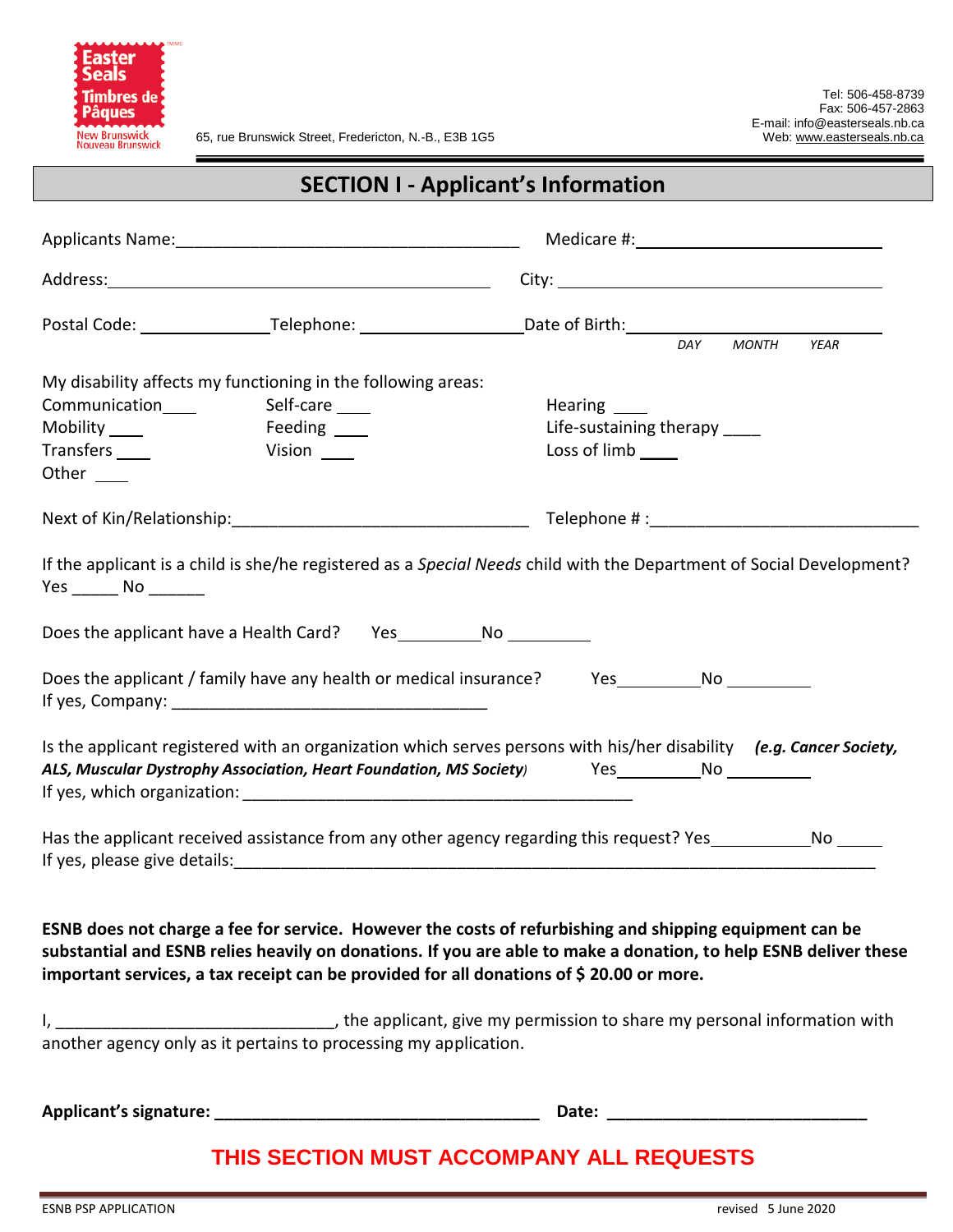

# **SECTION ll - Professional's Recommendation**

**Client Name:**  $\blacksquare$ 

**MOBILITY EQUIPMENT:** *(include size and/or measurements or equipment description, if a wheelchair is being requested, ESNB w/c Rx Specs form must accompany this application before application can be processed)*

| $\perp$          |  |  |  |
|------------------|--|--|--|
| 2                |  |  |  |
| $\vert 3 \vert$  |  |  |  |
| $\left 4\right $ |  |  |  |

| <b>EQUIPMENT TO BE SHIPPED TO WHAT GEOGRAPHIC ADDRESS:</b>                                |  |
|-------------------------------------------------------------------------------------------|--|
|                                                                                           |  |
| Street Address : ________________________________City: _________________________          |  |
|                                                                                           |  |
| (ESNB NEEDS A GEOGRAPHICAL ADDRESS, A P.O. BOX IS NOT APPROPRIATE FOR SHIPPING EQUIPMENT) |  |
|                                                                                           |  |

Health Care Professional**: \_\_\_\_\_\_\_\_\_\_\_\_\_\_\_\_\_\_\_\_\_\_\_\_\_\_\_\_\_\_\_\_\_\_\_\_\_ Please Print Your Name & include Your Profession E-MAIL FOR ESNB TO CORRESPOND \_\_\_\_\_\_\_\_\_\_\_\_\_\_\_\_\_\_\_ \_\_\_\_\_\_\_\_\_\_\_\_\_\_\_\_\_\_\_\_\_\_\_\_\_\_\_\_ Street City** City **City** Postal Code **Telephone Number**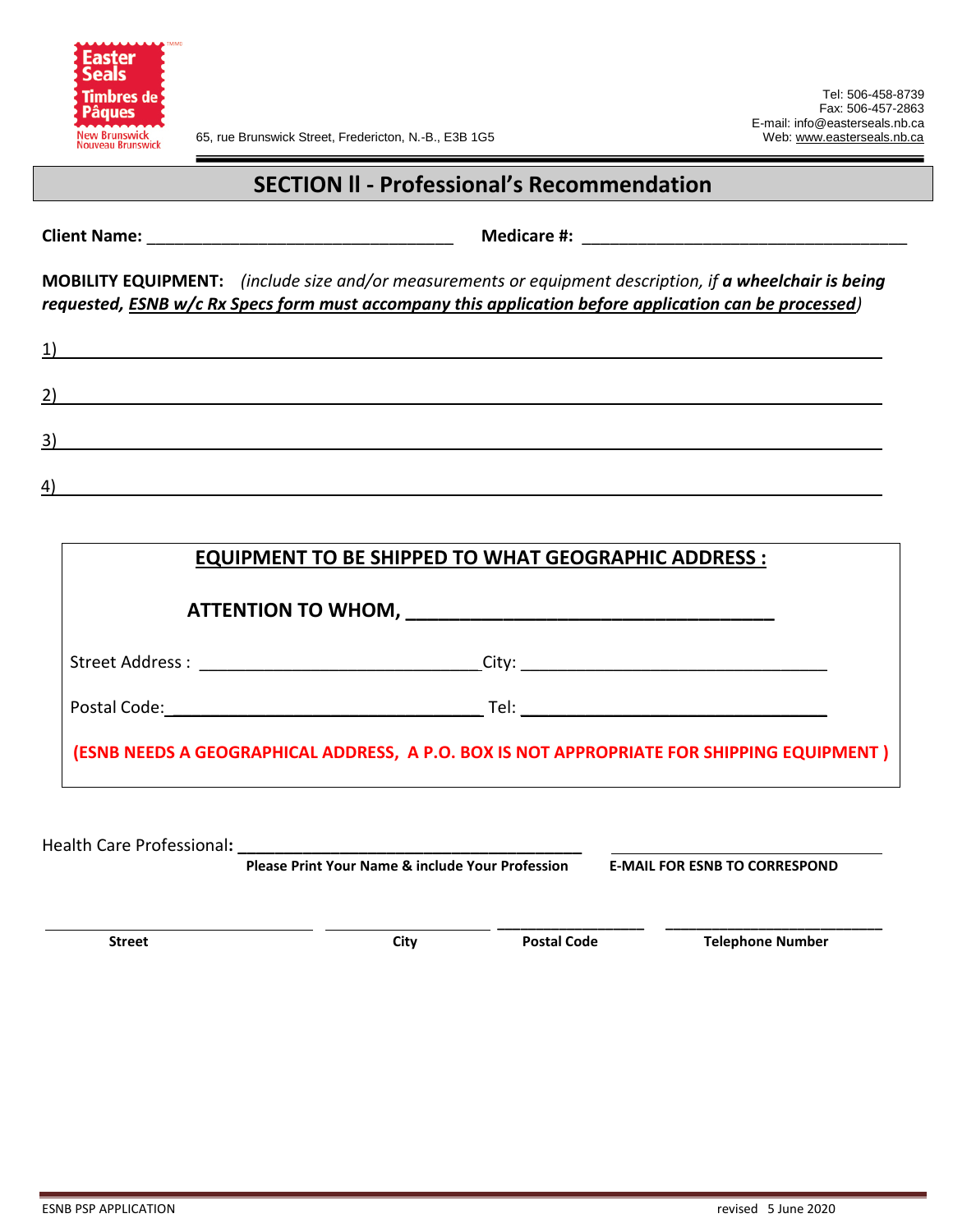

# **SECTION lll – FINANCIAL, TRAVEL, ORTHOTIC AND OTHER REQUESTS**

| 1) TRAVEL:                                                                                                                                  |                                                                                                                 |
|---------------------------------------------------------------------------------------------------------------------------------------------|-----------------------------------------------------------------------------------------------------------------|
|                                                                                                                                             | Health Care Professional Name: 1998 and 2008 and 2008 and 2008 and 2008 and 2008 and 2008 and 2008 and 2008 and |
|                                                                                                                                             |                                                                                                                 |
|                                                                                                                                             |                                                                                                                 |
| The type of expense you would need assistance with:                                                                                         |                                                                                                                 |
|                                                                                                                                             | ○ TRAVEL                                                                                                        |
|                                                                                                                                             | $\circ$ MEALS                                                                                                   |
|                                                                                                                                             | $\circ$ LODGING                                                                                                 |
|                                                                                                                                             | $\circ$ OTHER                                                                                                   |
|                                                                                                                                             | Please save all your receipts for submission to ESNB for any reimbursement you are requesting                   |
| 2) ORTHOTIC, PROSTHETIC, ORTHOPEDIC SHOES / FOOTWEAR LIFTS:<br>All applications should be accompanied by a quote from a qualified supplier. |                                                                                                                 |
|                                                                                                                                             |                                                                                                                 |
|                                                                                                                                             |                                                                                                                 |
|                                                                                                                                             |                                                                                                                 |